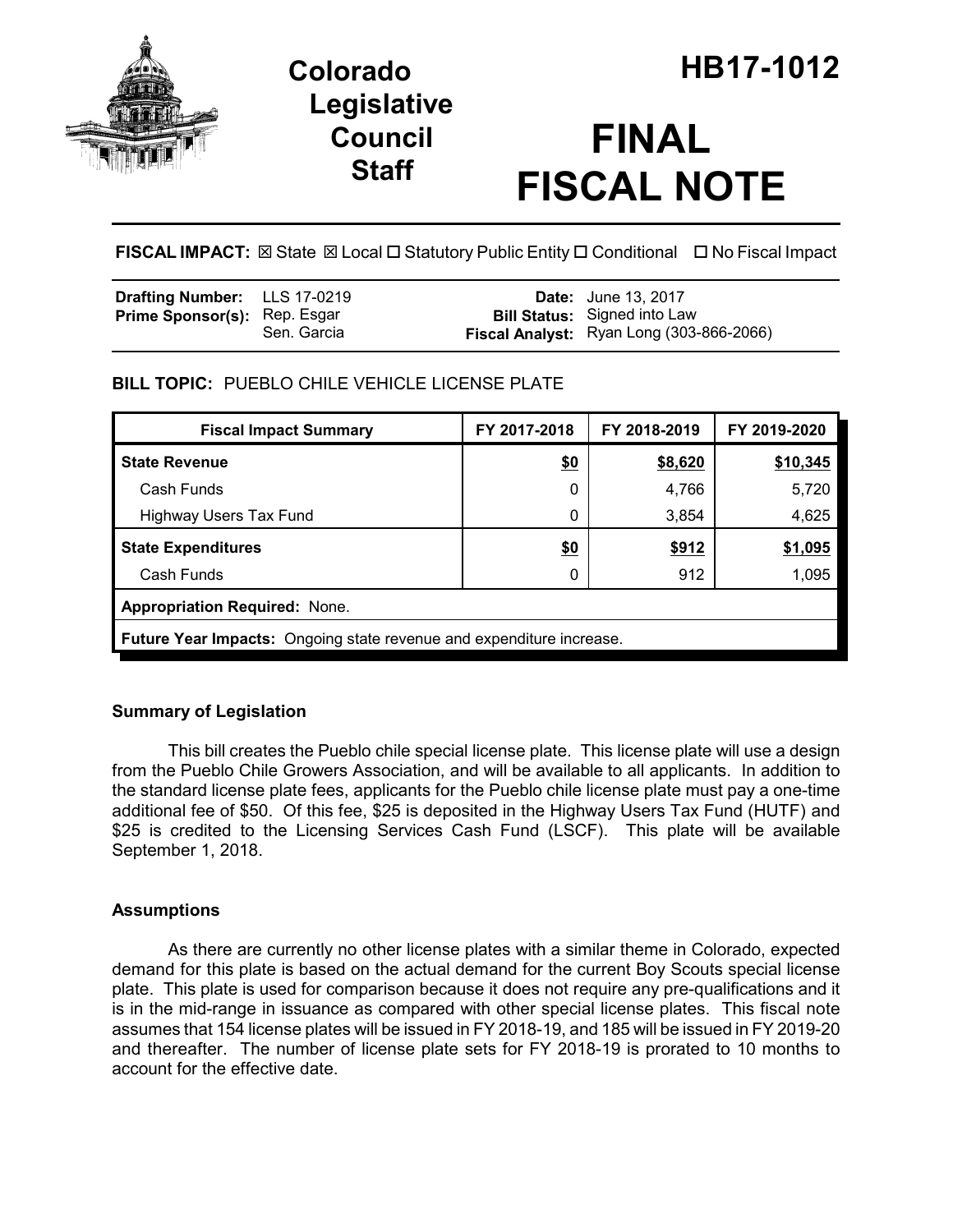#### **State Revenue**

**This bill is anticipated to increase state cash fund revenue by \$8,620 in FY 2018-19 and \$10,345 in FY 2019-20 and thereafter**. Table 1 outlines the revenue generated under this bill.

| Table 1. Revenue Under HB17-1012                        |            |            |            |  |  |
|---------------------------------------------------------|------------|------------|------------|--|--|
| <b>Revenue Components</b>                               | FY 2017-18 | FY 2018-19 | FY 2019-20 |  |  |
| Number of License Plate Sets to be Issued               |            | 154        | 185        |  |  |
| Revenue Credited to License Plate Cash Fund (\$5.92)    | \$0        | \$912      | \$1,095    |  |  |
| Revenue Credited to Highway Users Tax Fund (\$25)       | \$0        | 3,854      | 4,625      |  |  |
| Revenue Credited to Licensing Services Cash Fund (\$25) | \$0        | 3,854      | 4,625      |  |  |
| <b>TOTAL</b>                                            | \$0        | \$8,620    | \$10,345   |  |  |

Revenue is generated from the plate and tab production fee of \$5.92 per plate set. As a point of reference, motorcycle plate sets cost \$3.01. The fiscal note assumes motorcycle plate issuance will be minimal. Fees from plate and tab production are credited to the License Plate Cash Fund (LPCF), which all vehicle owners must pay upon registration. Applicants for the Pueblo chile license plate are also required to pay an additional \$50, of which \$25 is credited to the HUTF and \$25 is credited to the LSCF. This fiscal note assumes that the Department of Revenue (DOR) will issue 154 plate sets in FY 2018-19, and 185 in FY 2019-20 and thereafter.

*Colorado Department of Transportation (CDOT)*. Of the HUTF revenue generated under this bill, 65 percent is credited to the State Highway Fund (SHF) in CDOT, 26 percent is credited to counties, and 9 percent is credited to municipalities. Table 2 outlines the estimated breakout of HUTF revenue generated under this bill.

| Table 2. Estimated HUTF Distribution Under HB17-1012 |            |            |            |  |
|------------------------------------------------------|------------|------------|------------|--|
| <b>HUTF Distribution</b>                             | FY 2017-18 | FY 2018-19 | FY 2019-20 |  |
| CDOT (65 percent)                                    | \$0        | \$2,505    | \$3,006    |  |
| Counties (26 percent)                                | 0          | 1,002      | 1,203      |  |
| Municipalities (9 percent)                           | 0          | 347        | 416        |  |
| 'OTAL                                                | \$0        | \$3,854    | \$4,625    |  |

#### **State Expenditures**

**State cash fund expenditures in DOR will increase by \$912 in FY 2018-19, and by \$1,095 in FY 2019-20 and thereafter**. State expenditures are detailed in Table 3.

| Table 3. Expenditures Under HB17-1012           |            |            |            |  |  |
|-------------------------------------------------|------------|------------|------------|--|--|
| <b>Cost Components</b>                          | FY 2017-18 | FY 2018-19 | FY 2019-20 |  |  |
| Number of License Plate Sets to be Manufactured | 0          | 154        | 185        |  |  |
| Plate and Tab Production Cost per Set (\$5.92)  | \$0        | \$912      | \$1,095    |  |  |
| <b>TOTAL</b>                                    | \$0        | \$912      | \$1,095    |  |  |